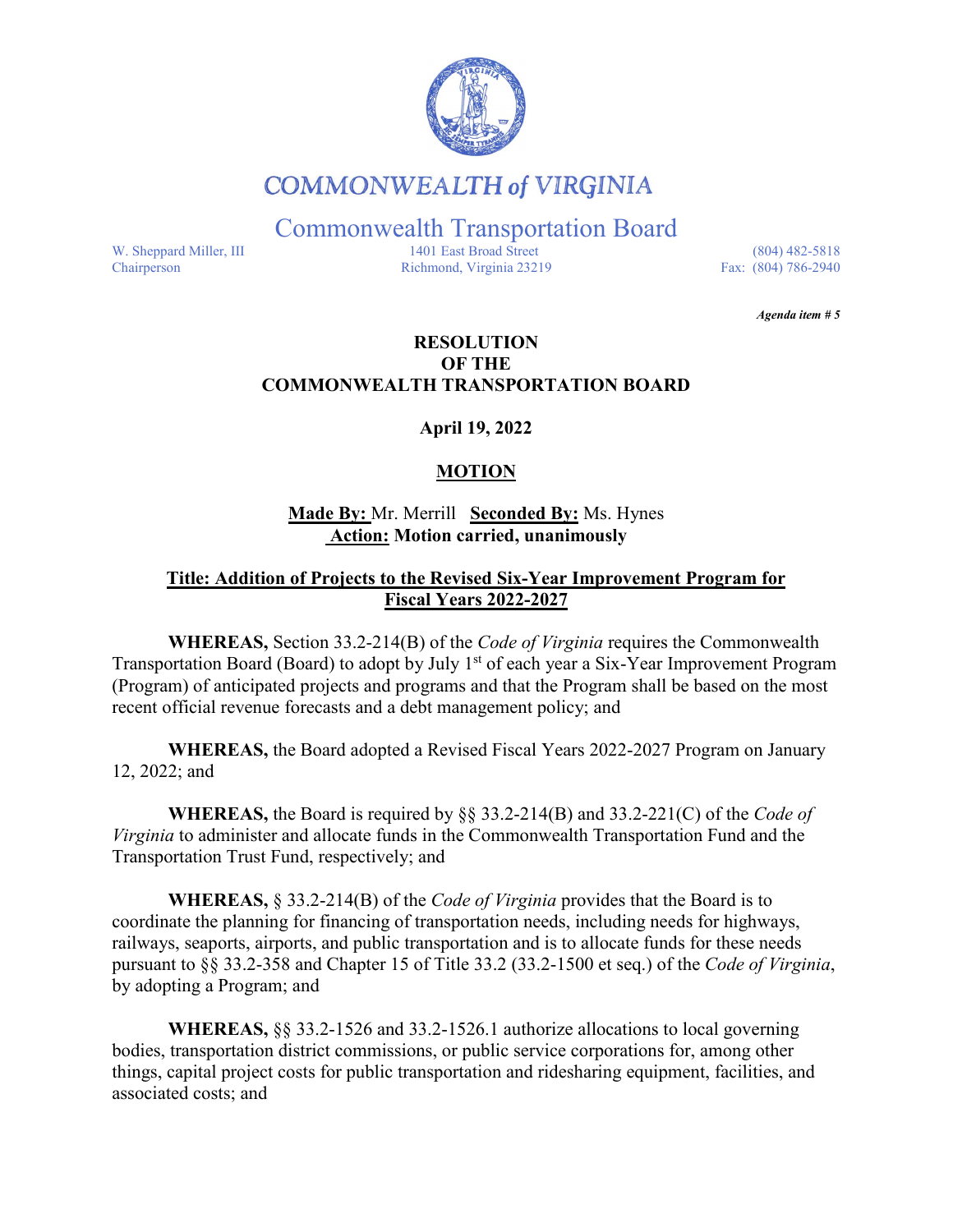Resolution of the Board Addition of Projects to the Revised SYIP April 19, 2022 Page 2 of 2

**WHEREAS,** the projects shown in Appendix A were not included in the Revsied FY 2022-2027 Program adopted by the Board on January 12, 2022; and

**WHEREAS,** the Board recognizes that the projects are appropriate for the efficient movement of people and freight and, therefore, for the common good of the Commonwealth.

**NOW THEREFORE, BE IT RESOLVED,** by the Commonwealth Transportation Board, that the projects shown in Appendix A are added to the Revised Six-Year Improvement Program of projects and programs for Fiscal Years 2022 through 2027 and are approved.

####

####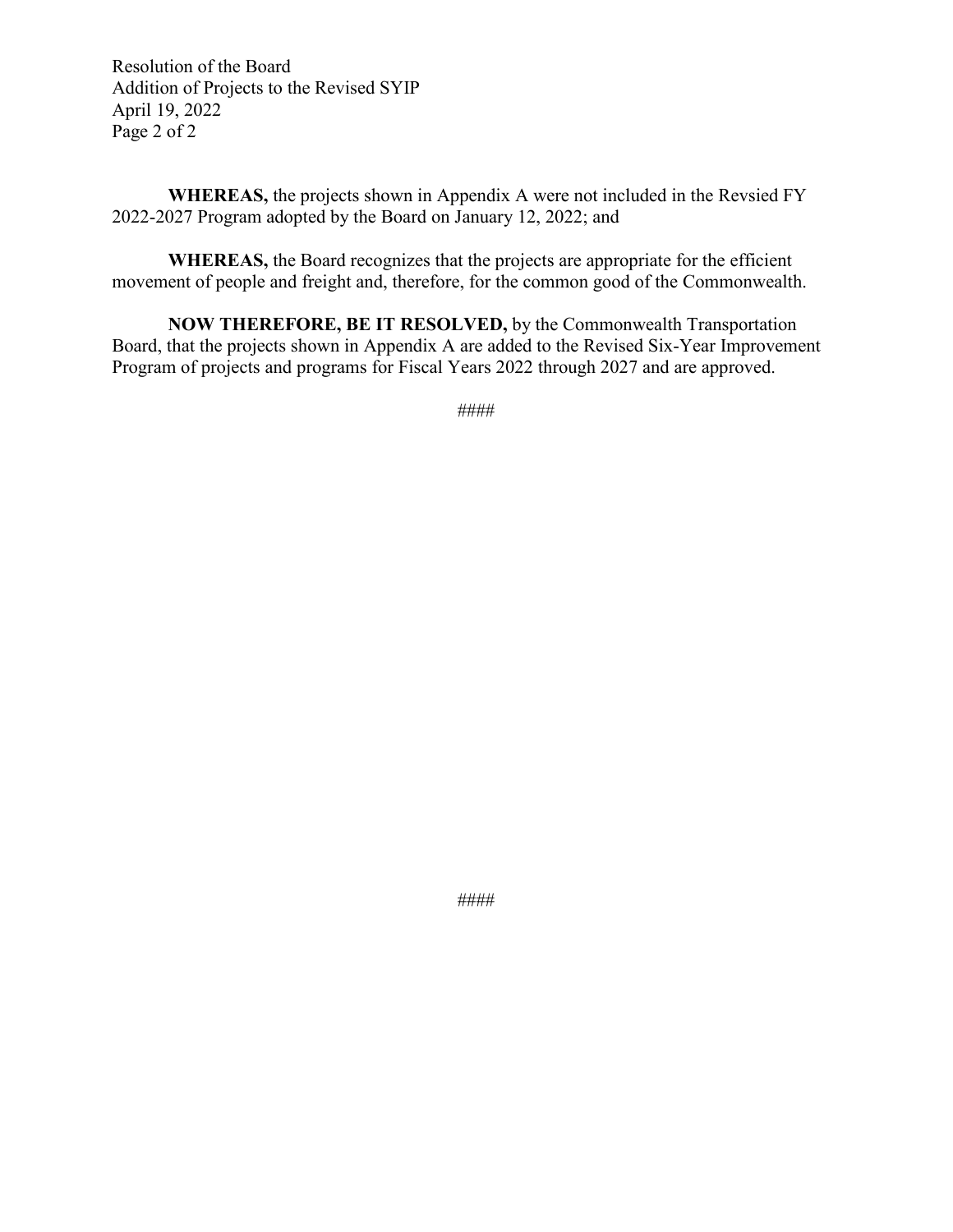### **CTB Decision Brief**

Addition of Projects to the Revised Six-Year Improvement Program for Fiscal Years 2022 – 2027

**Issue:** Each year the Commonwealth Transportation Board (CTB) must adopt a Six-Year Improvement Program (Program) and allocations in accordance with the statutory formula.

**Facts:** The CTB must adopt a Program of anticipated projects and programs by July 1<sup>st</sup> of each year in accordance with § 33.2-214(B) of the *Code of Virginia*. On January 12, 2022, the CTB adopted a Revised FY 2022-2027 Program.

**Recommendations:** The Virginia Department of Transportation (VDOT) recommends the addition of the projects in Appendix A to the Revised Program for FY 2022–2027.

**Action Required by CTB:** The CTB will be presented with a resolution for a formal vote to add the projects listed in Appendix A to the Revised Program for FY 2022–2027 to meet the CTB's statutory requirements.

**Result, if Approved:** If the resolution is approved, the projects listed in Appendix A will be added to the Revised Program for FY 2022-2027.

**Options:** Approve, Deny, or Defer.

**Public Comments/Reactions:** None